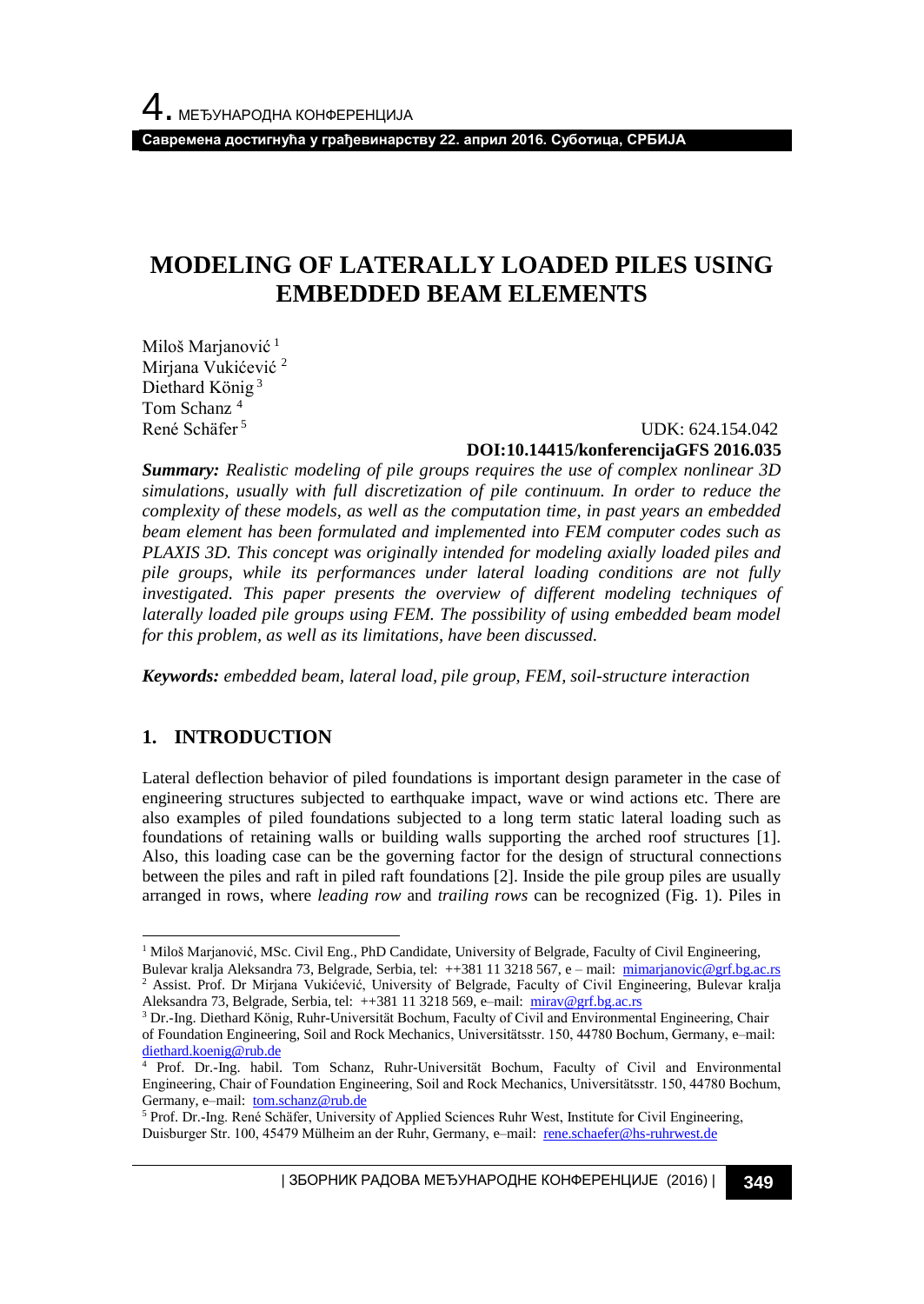#### **Contemporary achievements in civil engineering 22. April 2016. Subotica, SERBIA**

trailing rows tend to exhibit less lateral resistance because of the interaction with the failure surface of the piles in front of it, and this effect is known as "shadowing" [3]. Group interaction becomes less significant as pile spacing increases and overlapping decreases.



*Figure 1. Front and trailing rows in pile group with shear zone overlapping*

The analysis of laterally loaded pile group is a 3D problem and high soil nonlinearity and complex interactions between structural elements are governing factors that lead to the necessity of use of modern numerical methods for the correct problem solution. In load transfer methods (e.g. p-y curves [4]) piles are modeled as elastic beams supported by a set of discrete nonlinear springs that represent the surrounding soil. Group interaction effects in this case are usually taken into account by scaling down resistances in trailing rows by appropriate loading multiplier [3]. In continuum based methods the soil is represented by a discretized continuum whose behavior is described by an appropriate constitutive law. Up to now, Finite Element Method (FEM) is recognized as the most powerful tool [5], and in past years an embedded beam (EB) concept [6] was introduced as an improvement of FEM analysis of piles and implemented into different FEM computer codes. This concept was originally intended for modeling the axially loaded piles and pile groups. Verifications of this approach were reported for different geotechnical problems: compression pile test [7, 8], tension pile test [9], vertically loaded pile group [8, 10, 11, 12] and piled raft [10, 12], soil reinforcements [10], rock anchors [11], disconnected piled rafts [13]. However, performances of the EB for modeling of pile groups under lateral loading haven't been fully investigated. Up to author's knowledge, Sadek and Shahrour [6] used EB for analysis of single and two inclined micropiles subjected to static lateral loading. Dao [14] compared the EB single pile model with the volume pile model for the case of external lateral loading, as well as the loading induced by lateral soil displacements. Analysis of closely spaced pile groups under lateral loading (especially group interaction factors) was recently performed by Keller [15] for the case of single pile and 3-piles row. This paper presents a short overview and study of different modeling techniques for laterally loaded pile groups using FEM and PLAXIS 3D code, with main focus on EB element as recently introduced modeling concept.

# **2. FULL SOLID FEM PILE MODEL**

The well known method for FEM modeling of pile foundations corresponds to a full discretization of pile volume using 3D finite elements. This concept allows the precise modeling of the pile geometry, which is important for real simulation of pile-soil interaction along pile shaft. The pile material behavior is described by a linear elastic model, while pilesoil contact is modeled using special zero-thickness interface elements. These elements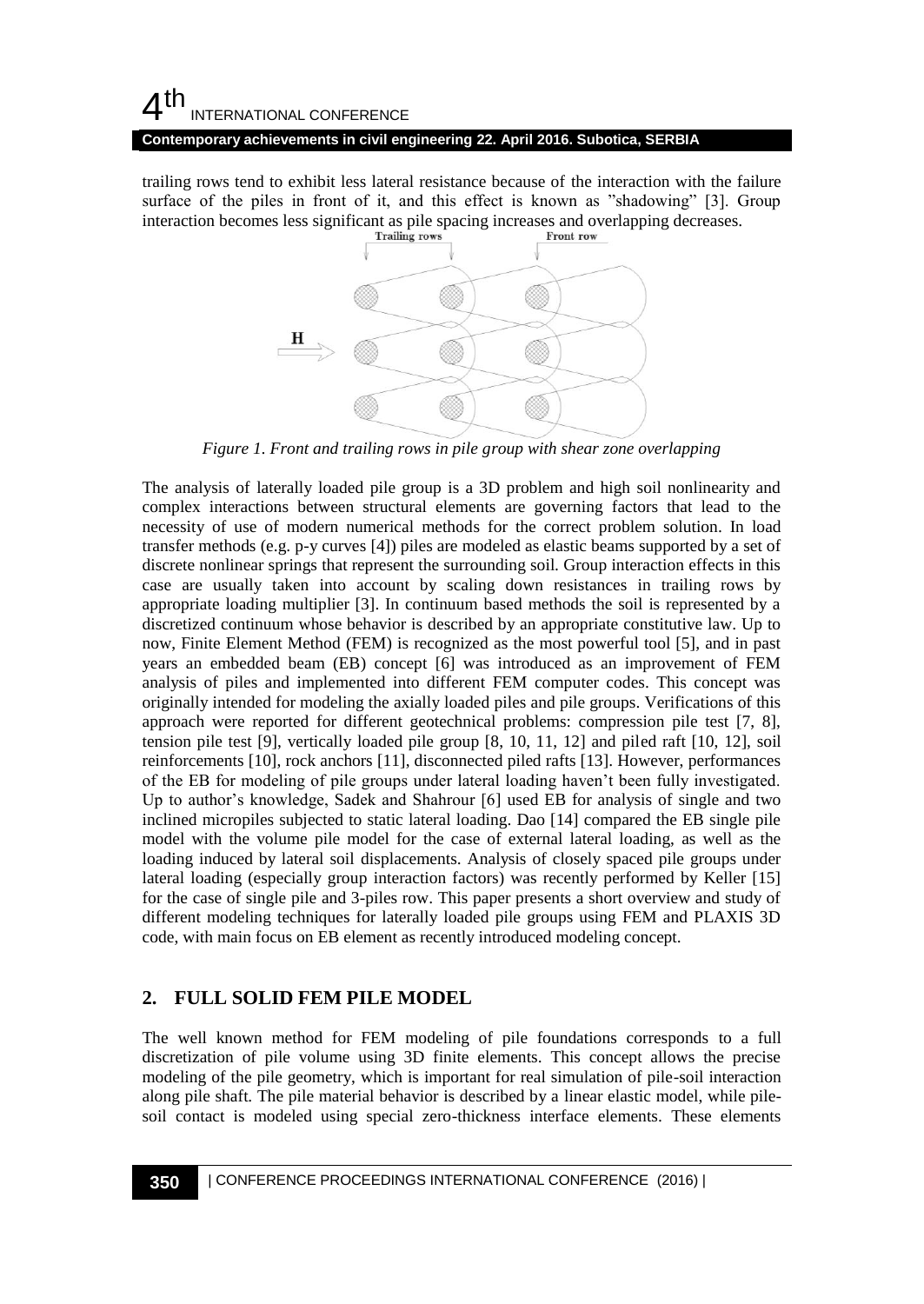# 4. МЕЂУНАРОДНА КОНФЕРЕНЦИЈА

#### **Савремена достигнућа у грађевинарству 22. април 2016. Суботица, СРБИЈА**

simulate a weaker and more flexible soil zone around the piles. Interface elements' behavior is described by linear elastic-perfectly plastic Mohr-Coulomb model, where the elastic zone is limited by value of the maximum shear stress  $\tau$  which can be mobilized at the contact of the pile shaft and the soil. Normal stresses in the soil are also limited by tension cut-off criterion. The main interface property is the strength reduction factor  $(R<sub>inter</sub>)$  that reduces the soil shear strength parameters c and  $\varphi$  into interface strength parameters c<sub>i</sub> and  $\varphi_i$ . Suitable values of R<sub>inter</sub> can be found in the literature for different soil types, and usual value is about 0.5 (referred to  $2/3\varphi$ ) [16]. Note that the interface stiffness parameters are also reduced by  $R<sub>inter</sub>$ . Interfaces can simulate the slipping/gapping between the pile and the soil by producing relative displacements in both axial and perpendicular directions. These displacements are related to interface stiffness parameters and the interface "*virtual thickness*" (imaginary zone with reduced soil properties). However, interface virtual thickness should not be too large, because it would produce large and unrealistic elastic displacements around the pile [16], so Rinter remains the main factor for the model calibration. The main problem is the excessive computation time because of the large number of finite elements that is used for modeling the pile geometry and the interface surface. What can also be an issue in this case is the calculation of pile beam internal (section) forces, which is by default done by integration of stresses along the pile axis. Latter problem can also be solved by adding the elastic beam element with very small bending stiffness through the center of the pile [14], which will not influence the system stiffness matrix. This allows the pile bending line to be calculated and internal forces are then determined using real pile bending stiffness. This modeling approach can take the most of the problem aspects into considerations, and remains the most precise.

#### **3. EMBEDDED BEAM ELEMENT IN PLAXIS 3D**

The embedded beam approach was introduced by Sadek and Shahrour 2004 [6]. In this concept pile volume isn't discretized with solid elements, but replaced with advanced formulation. EB is a beam element that is inserted (embedded) at arbitrary direction into existing FE mesh of soil volume elements (e.g. 10-node tetrahedron in PLAXIS). EB element in PLAXIS is 3-node element with 6 DOF per node (3 translations and 3 rotations). Upon insertion of EB new "virtual" nodes are generated inside existing soil volume elements at penetration points (Fig. 2), and they don't affect the discretization of soil continuum. As an improvement of initial formulation [6], an elastic zone is assumed around the EB element in PLAXIS 3D (Fig. 2), where plasticity in soil elements is disabled. Although EB doesn't occupy the volume, elastic zone bounds the space occupied by real pile, and its size is governed by pile diameter D. In comparison with full soil model, the main difference is the fact that the pile-soil contact is modeled along the pile axis, instead of pile circumference. Pile-soil interaction is modeled with special interface 3-node spring elements in axial and lateral directions that "connect" the EB nodes with virtual soil FE nodes. These elements are different from the interface elements used in full solid pile model. Interface stress components  $t_s$ ,  $t_n$ ,  $t_t$ , as well as at the pile tip interface spring, are shown in Fig. 2. Skin interface behavior is described by linear elastic constitutive law:

$$
\begin{Bmatrix} t_s \\ t_n \\ t_t \end{Bmatrix} = \begin{bmatrix} K_s & 0 & 0 \\ 0 & K_n & 0 \\ 0 & 0 & K_t \end{bmatrix} \begin{Bmatrix} u_s^{pile} - u_s^{soil} \\ u_n^{pile} - u_n^{soil} \\ u_t^{pile} - u_t^{soil} \end{Bmatrix}
$$
 (1)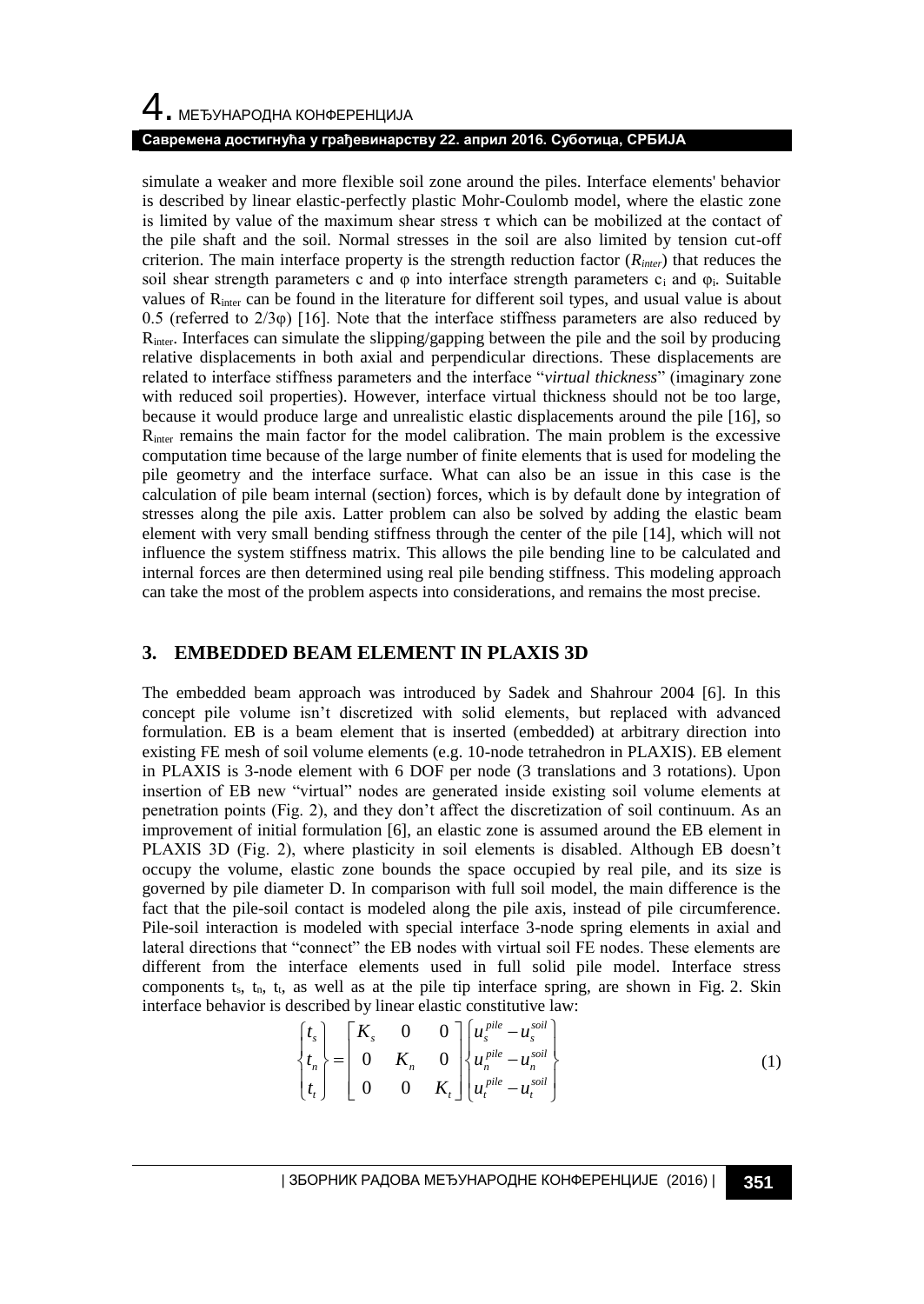#### $4<sup>th</sup>$ INTERNATIONAL CONFERENCE **Contemporary achievements in civil engineering 22. April 2016. Subotica, SERBIA**

where  $K_s$  is elastic stiffness in direction of pile axis, and  $K_n$ ,  $K_t$  are elastic stiffness in lateral direction (perpendicular to pile axis). Latter vector in Eq. 1 contains the displacements of pile and soil in orthogonal directions  $(s, n, t)$ . Interface normal stresses  $t_n$  and  $t_t$  will always remain elastic (they are not limited by failure law), while the value of shear stress  $t_s$  is limited by ultimate traction value  $T_{\text{max}}$ . Pile foot resistance is defined in almost similar way, by linear elastic-perfectly plastic spring in pile axial direction. Base force is limited with value  $F_{\text{max}}$ :



*Figure 2. Embedded beam element*

Relative displacements  $(u_{rel})$  at pile-soil interface are only related to the values of the interface stiffness  $K_s$ ,  $K_n$  and  $K_t$ . Like in the case of the full solid model, the generation of large elastic displacements at pile-soil interface should be preserved. In order to do this, interface stiffness  $K_s$ ,  $K_n$  and  $K_t$  must be higher than the soil stiffness properties (e.g. oedometer modulus E<sub>oed,soi</sub>). According to [16], interface stiffness in PLAXIS 3D are set to the following values:

$$
K_s \gg G_{soil} = \frac{E_{soil}}{2(1 + \nu_{soil})}
$$
  
\n
$$
K_n = K_t = \frac{2(1 - \nu_{soil})}{1 - 2\nu_{soil}} K_s \gg \frac{2(1 - \nu_{soil})}{1 - 2\nu_{soil}} \frac{E_{soil}}{2(1 + \nu_{soil})} = E_{oed,soil}
$$
\n(2)

Note that stiffness values are not user-defined values, but the values that are automatically set by PLAXIS 3D code, so the governing calibration factors for the model interface stiffness are the stiffness properties of the surrounding soil. What is very important is the fact that the  $T_{\text{max}}$ and  $F_{\text{max}}$ , which separate linear elastic and perfectly plastic interface behavior using failure criterions, are user input values. These values define the total EB bearing capacity as sum of  $T_{\text{max}}$  and  $F_{\text{max}}$  [16]. There are several ways to enter  $T_{\text{max}}$  in PLAXIS, and the most important is *layer-dependant* option, where T<sub>max</sub> is related to (reduced) soil strength parameters. Only in this case pile bearing capacity is result of calculation, while otherwise it is an input value and must be carefully chosen. Ability of the EB to resemble behavior of pile group subjected to lateral loading, and especially the pile interaction factors, will be analyzed in the next section.

### **4. COMPARISON OF MODELING TECHNIQUES**

Comparison of described modeling techniques (EB vs. volume pile model - VP) is presented on simple idealized example of laterally loaded 2x2 pile group with c-c (center to center) pile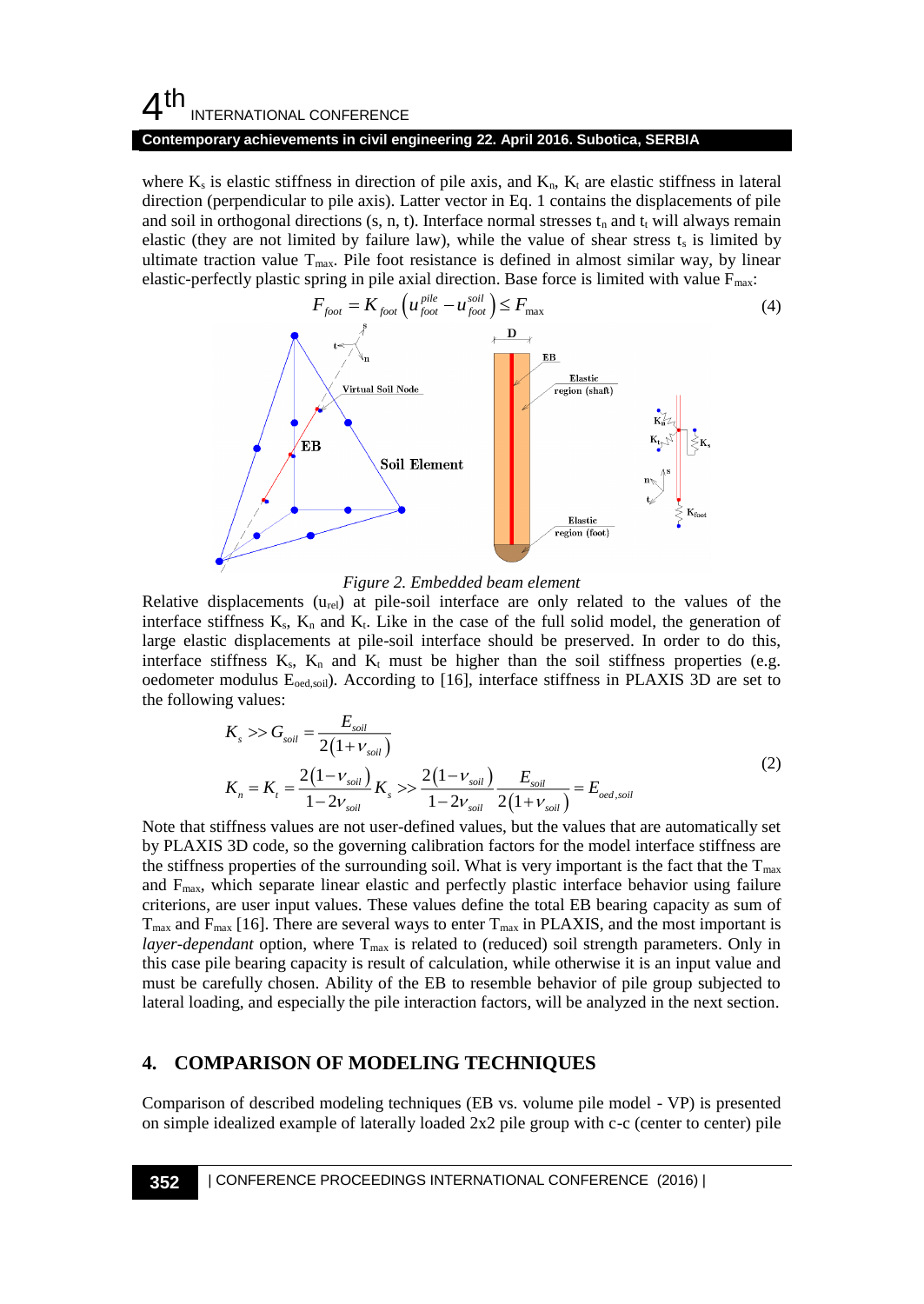# 4. МЕЂУНАРОДНА КОНФЕРЕНЦИЈА **Савремена достигнућа у грађевинарству 22. април 2016. Суботица, СРБИЈА**

spacing of 4D. Piles are 10 m long, with diameter of 0.5 m. Two different types of soil (loose and dense sand) are considered. Numerical simulations were performed as displacement control tests with prescribed displacement of 0.2D at the top of the piles, applied in 8 equal increments. In order to simplify the model and focus on group interaction effects, pile cap was not modeled, and instead the prescribed displacement was applied on all piles at the same amount. This simulates the rigid translation of pile cap, without contact with the soil. The cases of fully rigid interface  $(R<sub>inter</sub>=1)$ , as well as softer interface  $(R<sub>inter</sub>=0.5)$  are investigated. Soil behavior is modeled using elastoplastic Hardening Soil (HS) model [17] and piles are modeled as linear elastic (LE). Constitutive parameters are shown in Table 1.



*Figure 3. EB and VP pile group models*

| Material                     |                          |                   | Loose<br>sand   | Dense<br>sand | Concrete<br>(pile) |
|------------------------------|--------------------------|-------------------|-----------------|---------------|--------------------|
| Material model               |                          |                   | HS              | HS            | LE                 |
| Unsaturated weight           | Yunsat                   | $kN/m^3$          | 17              | 20            | 25                 |
| <b>Stiffness</b>             | E                        | kN/m <sup>2</sup> |                 |               | $30x10^6$          |
|                              | $E_{50}$ <sup>ref</sup>  | kN/m <sup>2</sup> | 20000           | 40000         |                    |
|                              | $E_{oed}$ <sup>ref</sup> | kN/m <sup>2</sup> |                 |               |                    |
|                              | $E_{ur}$ <sup>ref</sup>  | kN/m <sup>2</sup> | 60000           | 120000        |                    |
| Poisson ratio                | $v_{\rm ur}$             |                   | 0.2             |               | 0.2                |
| Power                        | m                        |                   | 0.5             |               |                    |
| Reference pressure           | $v^{ref}$                | kN/m <sup>2</sup> | 100             |               |                    |
| Cohesion                     | $\mathbf{c}^{\prime}$    | kN/m <sup>2</sup> | $\theta$        |               |                    |
| Friction angle               | $\varphi'$               | $\Omega$          | 30              | 35            |                    |
| Dilatancy angle              | Ψ                        | $\Omega$          | 0               | 5             |                    |
| Lateral pressure coefficient | $K_0$                    |                   | $1-sin\varphi'$ |               |                    |
| Failure ratio                | $R_f$                    |                   | 0.9             |               |                    |

*Table 1. Material model parameters*

Note that the EB actually doesn't occupy any volume, so the weight of the EB (concrete) should be entered as reduced value, in order to preserve the values of initial vertical stresses after insertion of the piles. Maximum traction  $T_{\text{max}}$  is calculated using layer dependent option and soil interface factor  $R_{\text{inter}}$ , while the maximum pile tip force is adopted in high value of  $F_{\text{max}}=10000$  kN, in order to reduce its impact on the model behavior. The pile installation process is totally neglected in the example (soil properties are unchanged due to installation process disturbances).

Interaction between the piles inside group and total group efficiency can be easily expressed using pile interaction factors for each pile  $\alpha_i$  and group interaction factor GW, which is the mean value of  $\alpha_i$ . Pile interaction factor  $\alpha_i$  is defined as:

$$
\alpha_i = \frac{H_i}{H_{sp}} \le 1\tag{5}
$$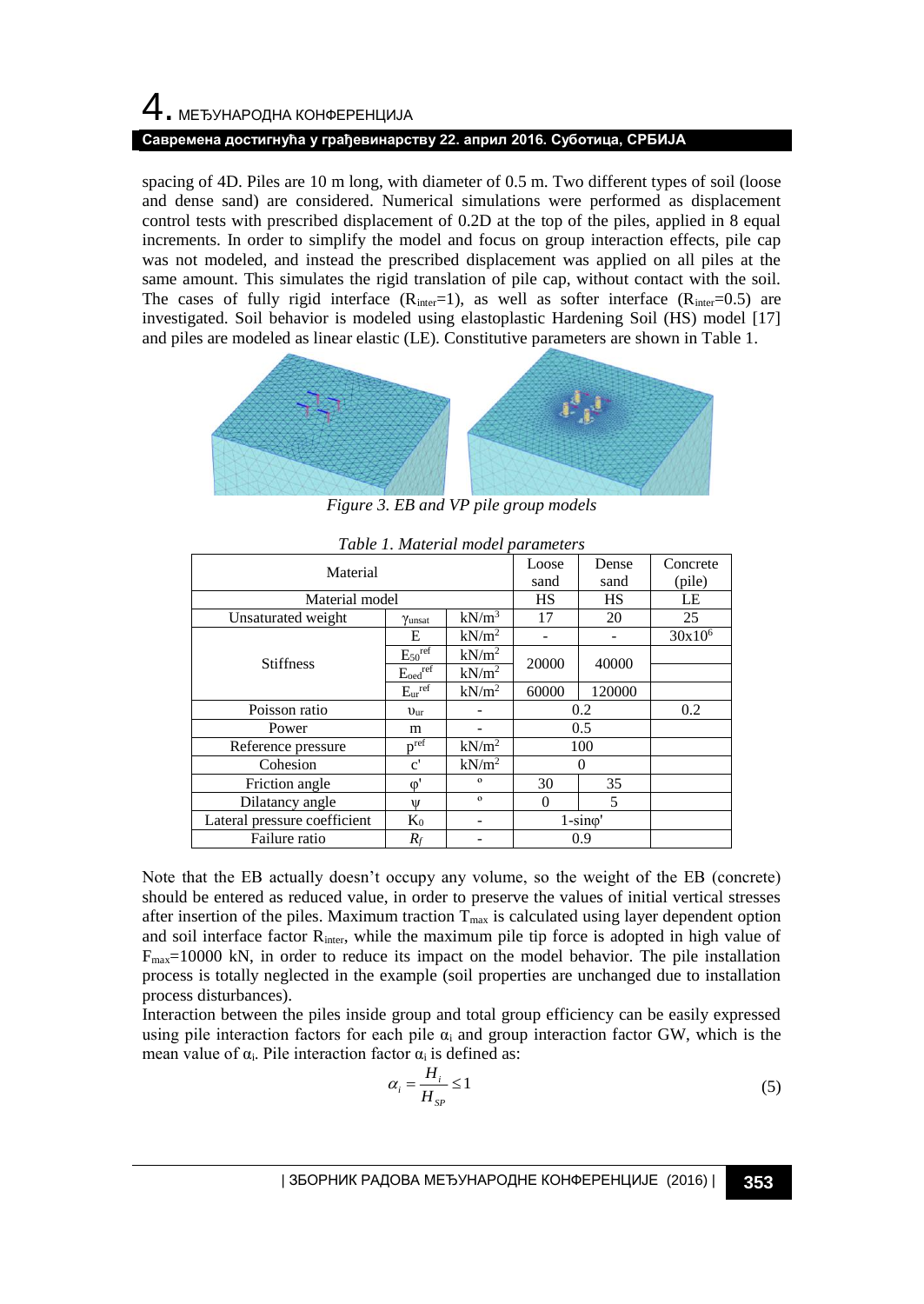#### **Contemporary achievements in civil engineering 22. April 2016. Subotica, SERBIA**

where  $H_i$  is lateral force of i-th pile inside the group and the  $H_{SP}$  is the force of equivalent single pile for the same deflection. Group interaction factor GW is defined as:

$$
GW = \alpha_{i,mean} = \frac{\sum_{i=1}^{N} \alpha_i}{N} = \frac{\sum_{i=1}^{N} \frac{H_i}{H_{SP}}}{N} = \frac{\sum_{i=1}^{N} H_i}{N \cdot H_{SP}} = \frac{H_{GROUP}}{N \cdot H_{SP}} \le 1
$$
(6)

According to research by Kotthaus [18],  $\alpha_i$  and GW are displacement dependent, and decrease with increased displacement level, as well as with smaller pile spacing.

#### **5. RESULTS AND DISCUSSION**



Load-displacement curves for single pile models in dense and loose sand are given in Fig. 4.

*Figure 4. Load-displacement curves of single piles*

The results in Fig. 4 show that interface properties  $(R<sub>inter</sub>)$  don't influence the lateral behavior of EB models, while the VP models are influenced as expected. This is associated with the formulation of the EB interface, where only the shear stress in axial direction is governed by interface input parameters. It can also be observed that the EB single pile model agrees very well with the VP model with rigid interface, while the weaker pile-soil contact cannot be resembled with EB interface parameters.

The match between the EB models and VP model with rigid interface is better in the case of dense sand than in the loose sand. This is probably associated with the difference in the FE meshes of VP and EB models, which lead to different plastic zones in the models, and plastic behavior is higher in loose sand models.

These differences, even not very large, should be investigated in further research. The main difference in the finite element meshes is the fact that the zone around volume pile contains the finer FE mesh, while from the practical point of view, EB finite element mesh should be without any refinement [16].

Load-displacement curves for piles inside pile group are given in Figures 5 and 6. Difference in bearing capacity between front and trailing row piles can be clearly seen in both EB and VP models, which means that both models can qualitatively resemble well known pile group behavior.

Again, the EB model is not influenced by the EB interface properties. Slight disagreement between the EB front row pile and EB single pile looks unrealistic (forces in front row pile are higher than forces in single pile), and this is probably due to different FE meshes of these two models. However, while the EB and VP single pile models with the rigid interface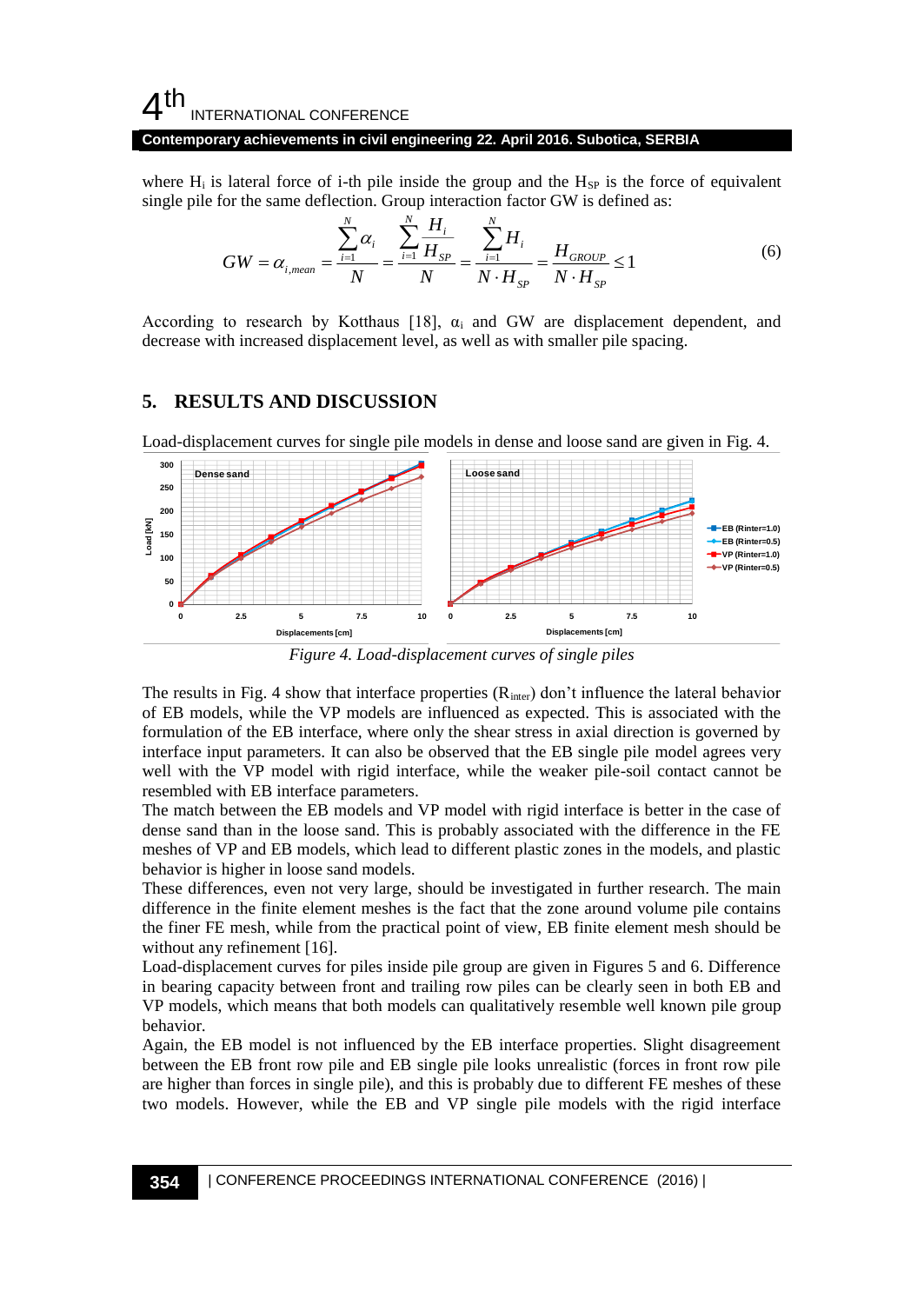# 4. МЕЂУНАРОДНА КОНФЕРЕНЦИЈА **Савремена достигнућа у грађевинарству 22. април 2016. Суботица, СРБИЈА**

showed almost the same behavior, in the case of pile group the difference is observed. These differences are higher for the trailing row.



*Figure 6. Load-displacement curves of single pile and group piles in loose sand*



*Figure 8. Interaction factors for pile group in loose sand*

The above mentioned differences in FE meshes in pile group and single pile models lead to unrealistic values of interaction factors  $\alpha_i$  and GW higher than 1 (case of EB models in dense sand for small displacements level). These values must be further investigated from the EB model mesh-sensitivity point of view. In the case of loose sand, EB models show expected decreasing interaction factors. Differences in interaction between the EB and VP models decrease as the loading level increases and these differences are higher for trailing rows. At higher loading states the EB and VP models can predict the pile group efficiency in almost similar way (the interaction factors and GW are closer). However, the main issue with the VP model is the fact that the VP models show, in general, the increase of interaction factors for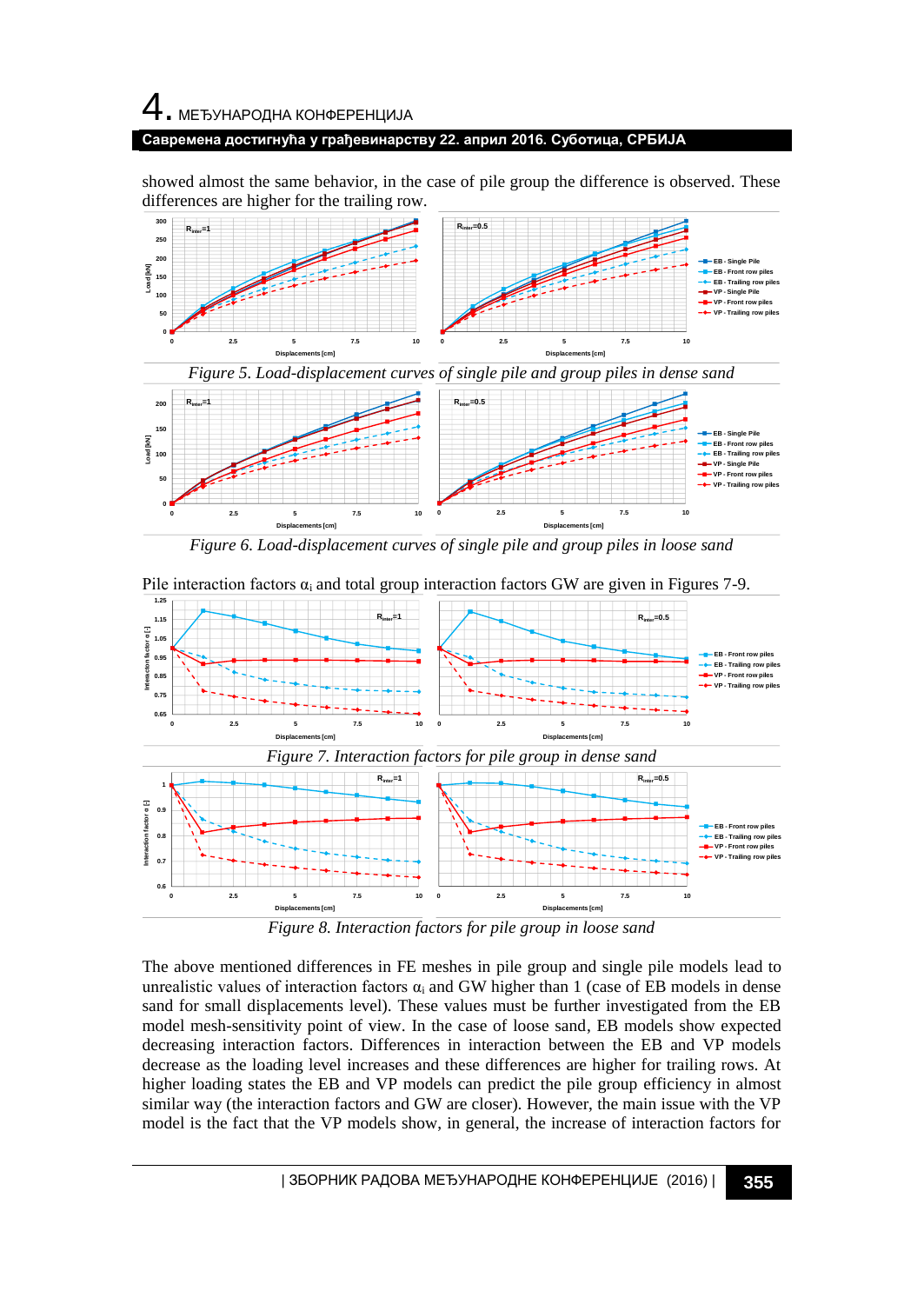**Contemporary achievements in civil engineering 22. April 2016. Subotica, SERBIA**

front row piles. Although this increase is not very large, this behavior is not fully realistic and should be further investigated. In presented example the EB model can better predict the pile group interaction behavior than the VP model, according to group interaction factors described by Kotthaus [18].



*Figure 9. Group interaction factors*

From Fig. 9 we can observe that the interface strength parameters don't influence the total group interaction effects for both EB and VP models, which means that for the group interaction prediction interface properties are not the governing factor for model calibration.

# **6. CONCLUDING REMARKS**

Two different pile modeling techniques were analyzed. It was shown that the pile group behavior can qualitatively be resembled by EB formulation, but there are differences in obtained results between the EB and VP models, which are higher for trailing group rows. Differences in group interaction effects decrease with the increase of loading level.

Transversal forces in the laterally loaded piles are not influenced by interface properties in the EB model. Due to EB interface formulation,  $T_{max}$  and  $R_{inter}$  will only influence the pile response under axial loading. However, when transversal pile forces become large, plasticity will occur in the surrounding soil elements, outside the elastic zone. Interface strength parameters don't influence the total group interaction factors for both EB and VP models. In the case of rough pile-soil contact  $(R<sub>inter</sub>=1)$ , EB can better match the VP model under lateral loading.

The fact that EB doesn't take into account the sliding between the pile and the surrounding soil in lateral directions can be the main disadvantage of this modeling concept. Since the real circumference of the pile is not modeled, pile installation effects cannot be taken into account. However, real soil-structure interaction can be distinctly affected by the installation depending in the pile type (e.g. bored piles or driven piles), which can lead to the problems with the EB model calibration with real measurements. For shown idealized example, EB model can be better for pile group interaction prediction than VP model, but there are some unrealistic results which are probably associated with the difference in FE meshes. Based on published research [13] and presented example, EB models are sensitive to FE mesh coarseness. This is probably because of a different level of approximation governed with different number of virtual nodes that are generated in different FE meshes. Presented study was performed on the models with relatively coarse mesh. In order to keep the accuracy of the results and decrease computation time, in further research the influence of the FE mesh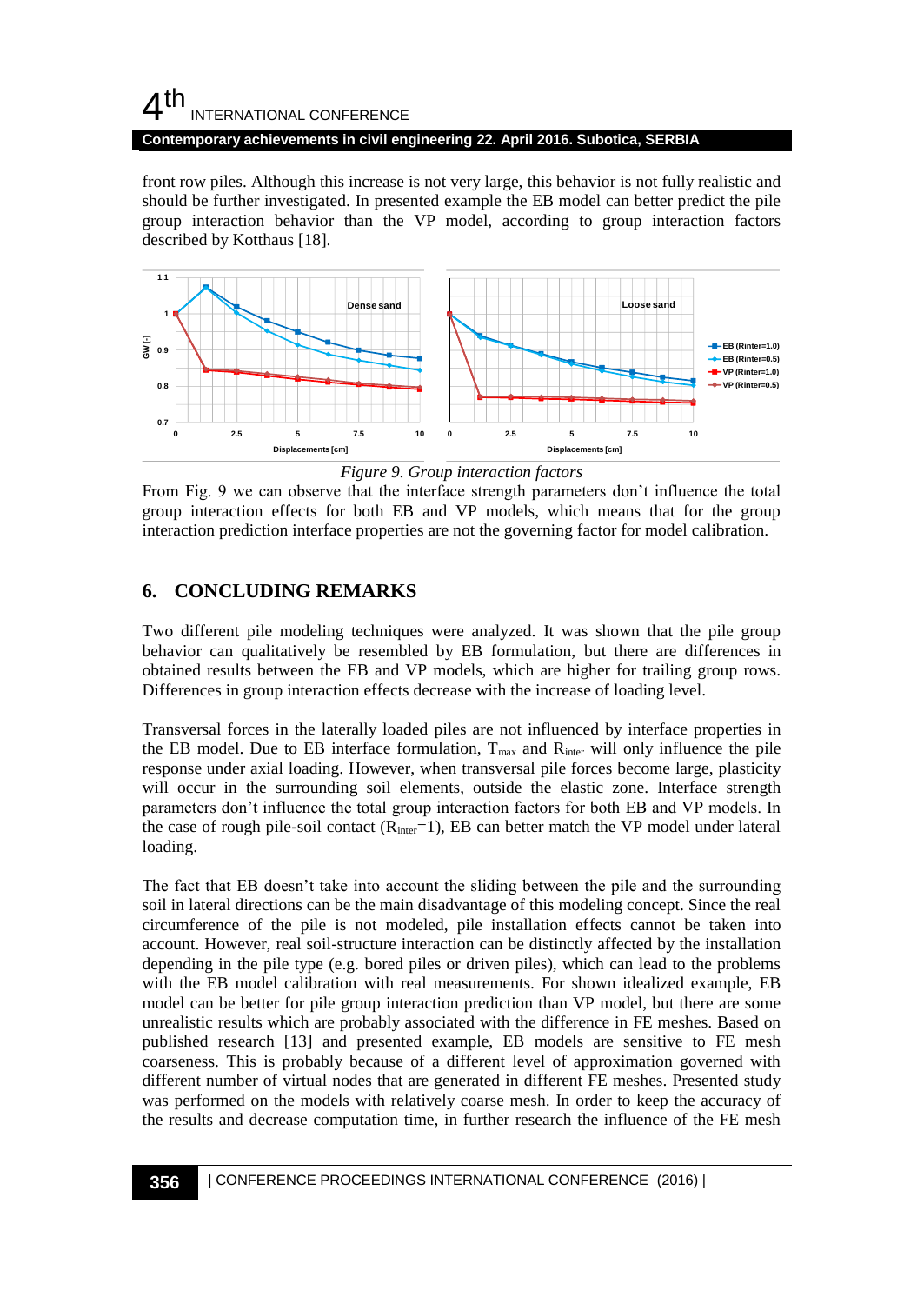# 4. МЕЂУНАРОДНА КОНФЕРЕНЦИЈА **Савремена достигнућа у грађевинарству 22. април 2016. Суботица, СРБИЈА**

coarseness on the precision of EB models must be investigated. The possibilities of introducing additional interface elements from VP models into EB models (say "hybrid" model), without increasing the computation time should also be investigated, so the cases of weaker pile-soil interfaces can also be modeled with EB models. Further research should lead to modeling guidelines for laterally loaded pile groups using PLAXIS 3D EB elements.

# **ACKNOWLEDGEMENTS**

First author is partially sponsored through SEEFORM scholarship project funded by German Academic Exchange Service (DAAD), and partially by Serbian Government, Ministry of Education, Science and Technological Development via Project TR 36046. These supports are acknowledged. Miloš Marjanović expresses his gratitude to his supervisors, Dr. Mirjana Vukićević, Dr.-Ing. Diethard König and Prof. Dr.-Ing. habil. Tom Schanz for their support. Valuable topic discussions with Prof. Dr.-Ing. René Schäfer are acknowledged. Thanks go to all members of the Chair of Foundation Engineering, Soil and Rock Mechanics (GBF) at Ruhr-University Bochum for their warm welcome and assistance during research stay at GBF. PLAXIS 3D code license provided by RUB-GBF and Plaxis B.V. Delft for the purposes of first author's PhD research is appreciated.

# **REFERENCES**

- [1] Katzenbach, R., Turek, J.: New exhibition hall 3 in Frankfurt–Case history of a Combined Pile-Raft Foundation subjected to horizontal load. Proceedings of the  $5<sup>th</sup>$ International Conference on Case Histories in Geotechnical Engineering, New York, **2004**
- [2] Wong, I.H., Chang, M.F., Cao X.D.: Raft foundations with disconnected settlementreducing piles. In Hamsley, J.A: Design applications of raft foundations, Thomas Telford Ltd, London, UK, **2000**, Chapter 17.
- [3] Brown, D.A., Morrison, C., Resse, L.C.: Lateral load behavior of a pile group in sand. Journal of Geotechnical Engineering, **1988**, vol. 114 (11), pp. 1261-1276.
- [4] Reese, L.C., Cox, W.R., Koop, F.D.: Analysis of laterally loaded piles in sand. Proceedings of VI Annual Offshore Technology Conference, Houston, Texas, USA, 2 (OTC 2080), **1974**, pp. 473-485.
- [5] Poulos, H.G.: Practical design procedures for piled raft foundations. In Hamsley, J.A: Design applications of raft foundations, Thomas Telford Ltd, London, UK, **2000**, Chapter 16.
- [6] Sadek, M., Shahrour, I.: A three dimensional embedded beam element for reinforced geomaterials. International journal for numerical and analytical methods in geomechanics, **2004**, vol. 28, pp. 931-946.
- [7] Engin H.K., Septanika E.G., Brinkgreve R.B.J.: Improved embedded beam elements for the modelling of piles. Proc. 10<sup>th</sup> Int. Symp. on Numerical Models in Geotechnical Engineering – NUMOG X, Rhodes, **2007**
- [8] Sheil, B., McCabe, B.: Predictions of friction pile group response using embedded piles in PLAXIS. Proceedings of The 3<sup>rd</sup> International Conference on New Developments in Soil Mechanics and Geotechnical Engineering, Nicosia, **2012**